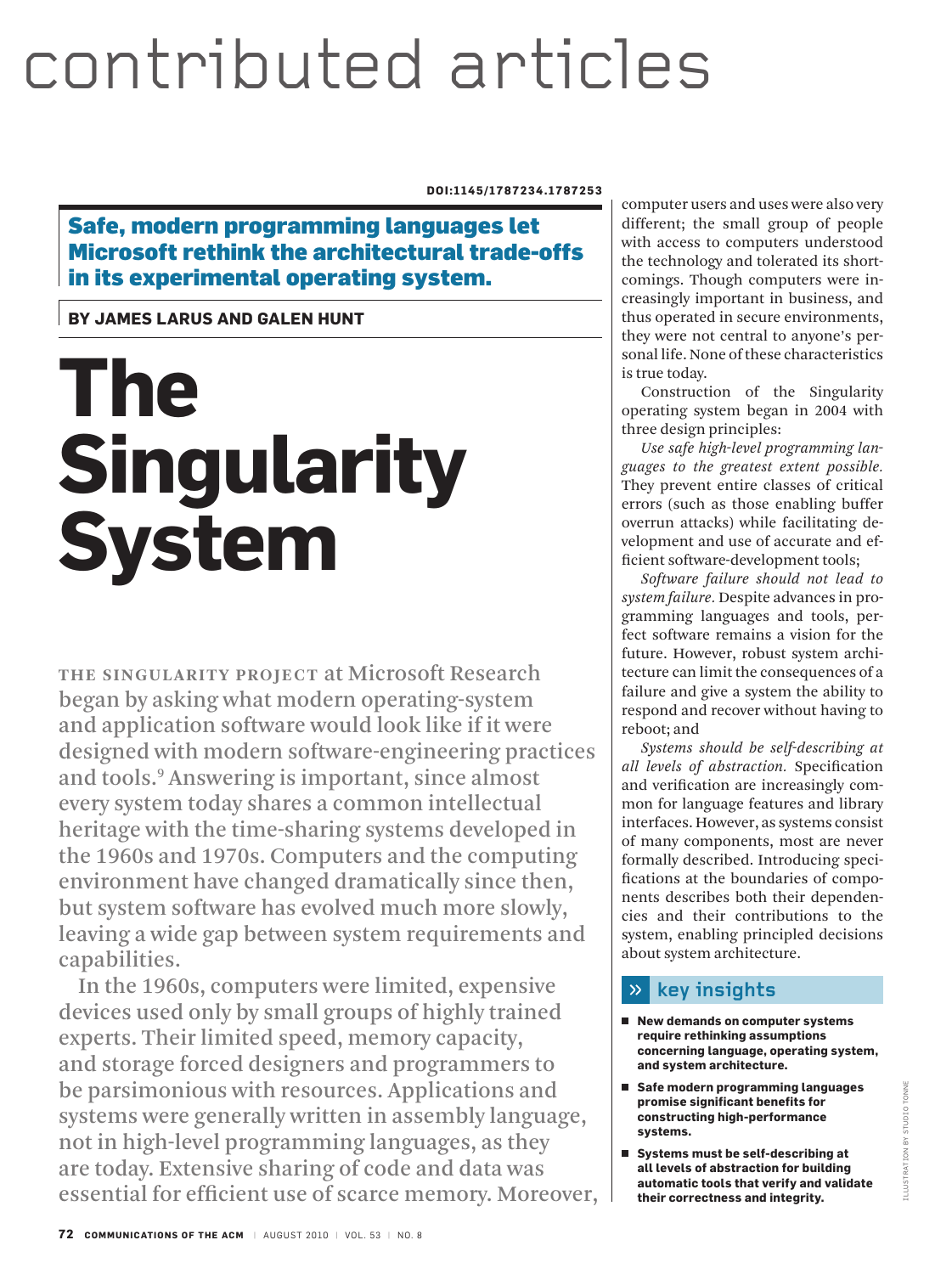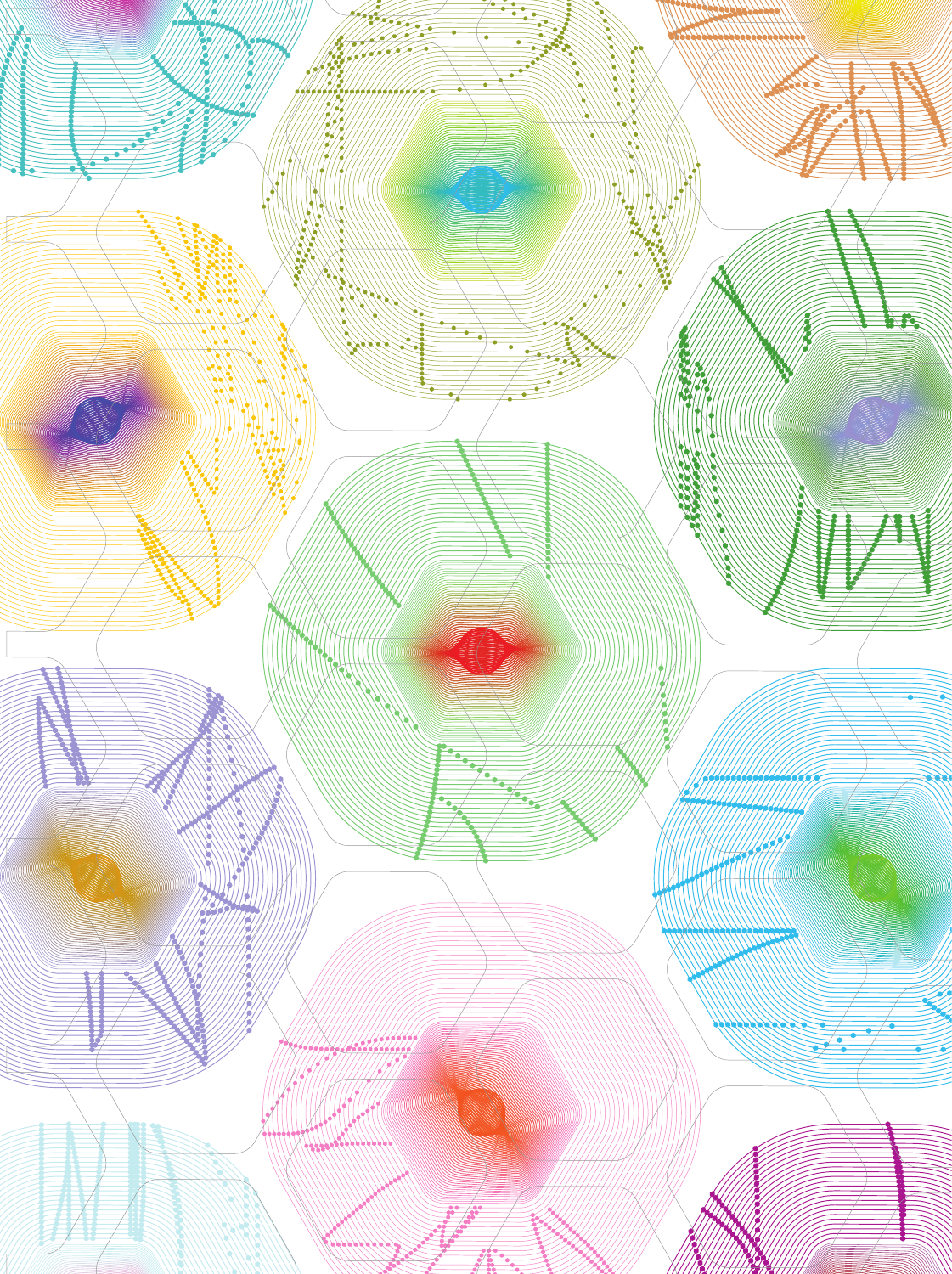

Singularity differs in significant ways from most previous operating systems, pointing the way to systems better able to respond to future computing requirements. Unlike Microsoft Windows and Unix systems, it follows a microkernel design philosophy in which much of a system's functionality, including its device drivers and major subsystems, resides in processes outside the kernel; Figure 1 outlines the architecture of a Singularity system. Unlike other microkernel systems, most Singularity code is written in safe high-level Sing#, a dialect of C#.<sup>a</sup> Moreover, also unlike other systems, all user code in processes—outside the OS-supplied runtime—must be written in a type- and memory-safe language (such as  $Sing#$ ,  $C#$ ,  $F#$ , or even Visual Basic).

Conceived as an extensible home server, Singularity has been used primarily as a research vehicle to investigate new OS abstractions. Although the Singularity kernel includes many features found only in production OS kernels (such as multiprocessor support, full-feature kernel debuggers, and support for hardware standards like ACPI), Singularity is not a replacement for Windows or Linux, as it has no GUI and only a sparse set of user applications.

Unlike in other systems, processes in Singularity are software-isolated processes, or SIPs, that rely on language safety, not hardware mechanisms, to isolate system software components from one another. SIPs provide isolation and failure containment at far less performance cost than hardware mechanisms, so they can be used in more places than conventional processes. Due to the lower cost of isolation, Singularity can require an extension ("plug-in") to reside in its own SIP that prevents the extension's failure from affecting its host SIP. (We describe later how hardware protection can be combined with SIPs in Singularity to provide multiple layers of protection.) Singularity also assumes more authority to decide which system components can be safely loaded and executed. Due to the additional information provided by manifests and specifications, Singularity is able to detect and avoid conflicts among components and prevent or isolate the use of unsafe code.

#### **Safe Programming Languages**

Modern programming languages (such as  $C#$  and Java) are type and memory safe. Safety ensures a program applies only operations appropriate to a particular type of object to instances of that object, a program does not create or modify memory references, and memory is reclaimed only when no longer in use. These properties, not present in C, C++, and other languages, help detect programming errors that could have serious consequences; for example, in a safe language, input that overwrites a string buffer causes a runtime exception, rather than silently failing and permitting an attacker to inject malicious code. In addition, safe languages rely on garbage collection to reclaim memory, relieving programmers of having to devise and enforce conventions concerning when an object is no longer in use and which component has the obligation to free the object.

a The hardware abstraction layer in Singularity consists of 21.5KLOC but only 1,700 lines of unsafe Sing# and 350 lines of assembly code. The counterpart hardware-abstraction layer in Windows includes 25KLOC of unsafe C and assembly.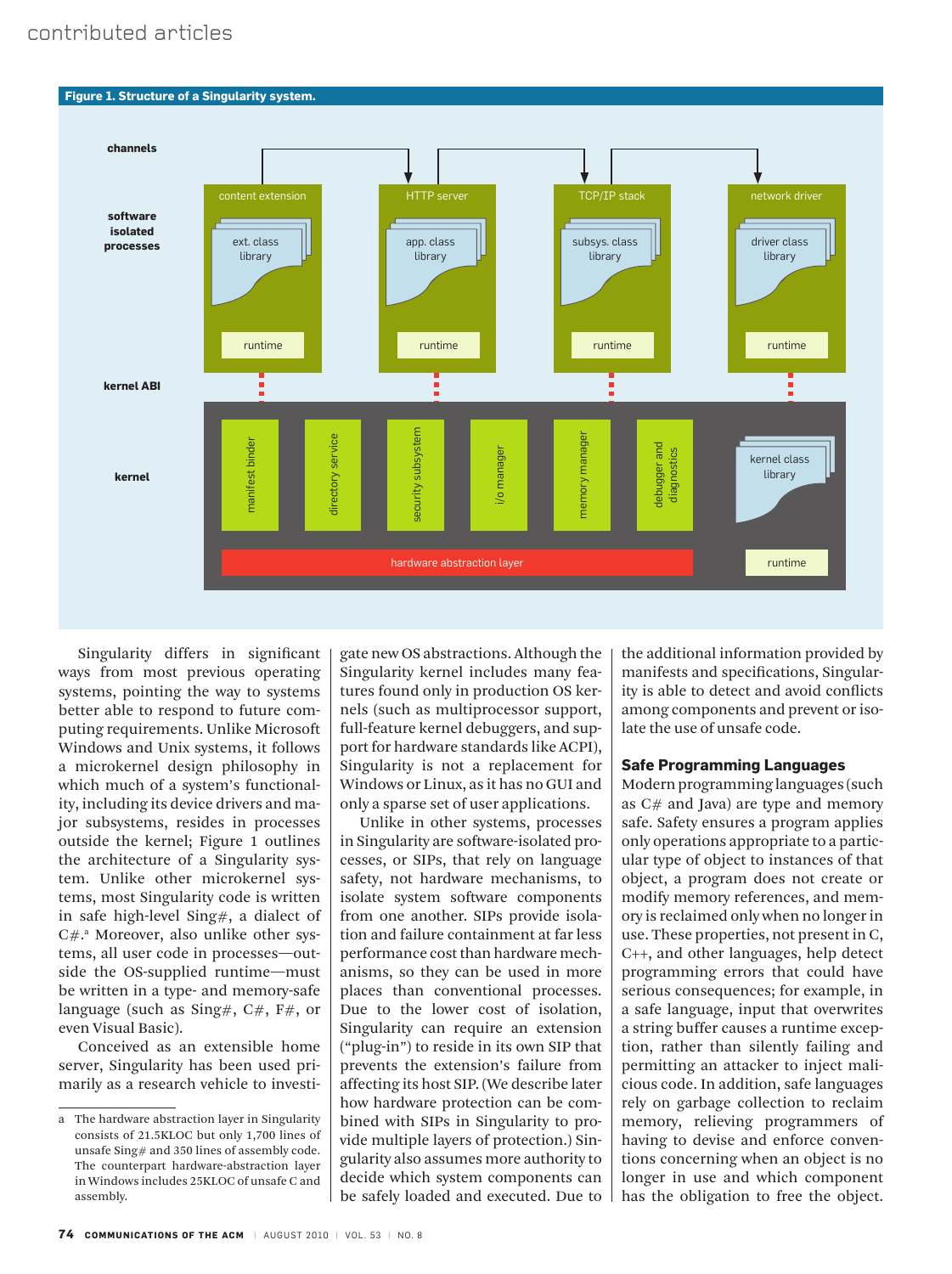Furthermore, because safe languages have a fully defined semantics, unlike languages like C, with one semantics if a program obeys the language rules and no guarantees if they don't, program-analysis tools are not put in the untenable position of assuming a buggy program plays strictly according to the language definition.

Safe languages are far more popular since the introduction of Java but are generally considered inappropriate for systems code, which is usually written in a low-level, glorified assembly language like C or its more sophisticated cousin C++. The common belief is that safe languages are inefficient, due in part to the size and complexity of their runtime systems and reliance on garbage collection.

Singularity's Bartok compiler provides language safety without the typical performance penalty by compiling C#'s Microsoft Intermediate Language representation to native (x86, x64, or ARM) code at installation time rather than at runtime. Bartok also links compiled code to a small runtime consisting of only a class library and a garbage collector, not a large runtime environment like the Common Language Runtime (the virtual machine component of Microsoft .NET) and the Java Virtual Machine. The Shared Source Common Language Infrastructure runtime and class library are more than five times larger than the Bartok runtime (64 thousand lines of code, or KLOC, vs. 350KLOC), roughly the same as the C runtime in the latest version of Windows (72KLOC). Moreover, Bartok is a highly optimizing compiler that generates high-quality code and reduces memory use through extensive tree shaking to discard unneeded class variables and method definitions.

Table 1 emphasizes this point by outlining the memory footprint for a small program written in C, C++, and C# running on several different operating systems. The program outputs "Hello World" using the standard I/O libraries and APIs for each system printf for C and C++ and Console. WriteLine for C#. The C# code on Singularity is smaller than for all but one other system—the statistically linked code on Free BSD—in some cases half to one-third the size of C++ code. Table 2 outlines the reduction

in memory footprint Bartok achieves for a variety of programs. Much of the code and data "shaken" out of these programs comes from the unused portions of general-purpose libraries.

Language safety is another foundation of Singularity's SIPs, which consist of memory pages holding the objects a process can access (see Figure 2). Singularity enforces the invariant that a reference manipulated by process P1 cannot point to a page belonging to process P2, where P1  $\neq$  P2. A process might try to violate this invariant in two ways:

*Create a new reference or modify an existing reference to point to another process's page.* Language safety guarantees that code running on Singularity cannot perform either of these operations; and

*Pass a reference to another process's page.* This operation is prevented by Sing#'s type system for inter-process communication.

Other systems, including Cedar/ Mesa, Lisp Machines, and Java, were written in higher-level languages and depend on language safety to isolate different computations running in the same address space. While the SPIN operating system uses traditional page-based hardware protection between processes, it also depends on language safety to isolate OS extensions running in the kernel's address space.4 Singularity's approach differs in that it isolates a process's objects by memory pages, rather than allocating them in a common address space. When a process terminates, Singularity quickly reclaims the process's memory pages, rather than turning to garbage collection to reclaim memory. Beyond the performance benefits of improved memory locality and a simplified garbage collector, the isolation invariant is far easier for the operating system to

**Table 1. Memory footprint for "Hello World" process (in kilobytes).** 

|                    | <b>Singularity</b> |       | FreeBSD 5.3 Linux 2.6.11 (Red Hat FC4) Windows XP (SP2) |         |
|--------------------|--------------------|-------|---------------------------------------------------------|---------|
| C - static lib     |                    | 232KB | 664KB                                                   | 544KB   |
| $C++$ - static lib |                    | 704KB | 1.216KB                                                 | 572KB   |
| $C# - w / GC$      | 408KB              |       |                                                         | 3.750KB |

#### **Table 2. Memory-footprint reduction due to tree shaking.**

|                           | Code (Total) | <b>Code (Tree Shake)</b> | % Reduction |
|---------------------------|--------------|--------------------------|-------------|
| <b>Singularity Kernel</b> | 2.371 KB     | 1.291 KB                 | 46%         |
| <b>Web Server</b>         | 2.731 KB     | 765 KB                   | 72%         |
| <b>SPECweb99 Plug-in</b>  | 2.144 KB     | 502 KB                   | 77%         |
| <b>IDE Disk Driver</b>    | 1.846 KB     | 455 KB                   | 75%         |

**Figure 2. Singularity process objects reside on a dedicated collection of pages.** 

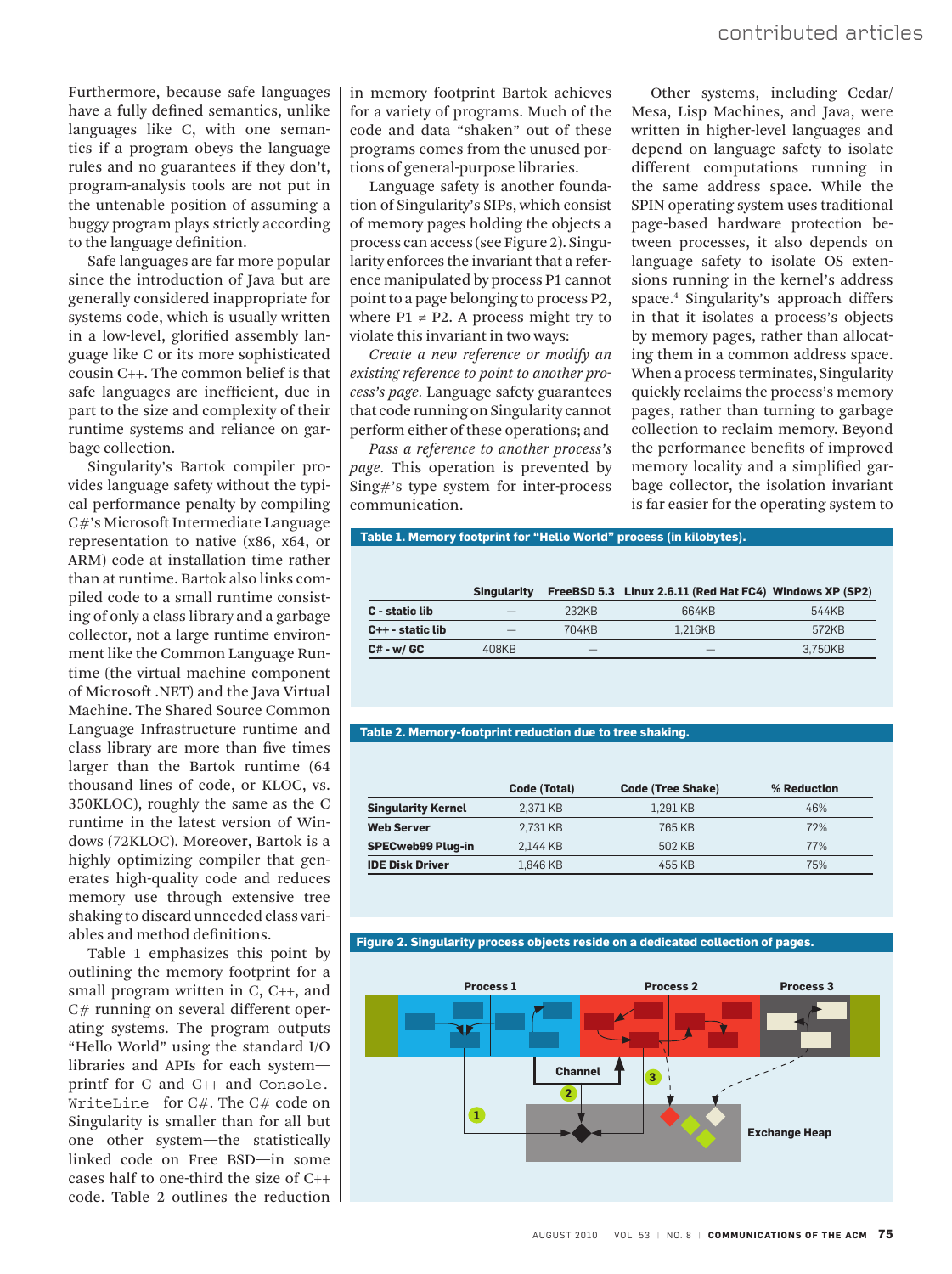enforce at a process level, rather than word level.

Singularity also provides flexible hardware-based process isolation as a secondary mechanism. A Singularity hardware-protection domain is an address space holding one or more SIPs. Domains can run in either user or kernel mode (ring 3 and ring 0 on an x86 processor). At runtime, the system-configuration manifest specifies which SIPs reside in which domains. Domains allow untrusted code to be isolated behind conventional hardware-protection mechanisms while more trusted code resides in the same address space, benefiting from faster communications and failure isolation (see Figure 3).

Domains also enable Singularity developers to run a series of experiments comparing the execution overheads of software and hardware isolation.<sup>1</sup> The basic cost of software isolation is the runtime checks for null pointers and array accesses (4.7% of CPU cycles). By contrast, hardware isolation similar to conventional operating systems (separate address spaces and protection domains) incurred a cost of up to 38% of CPU cycles (see Figure 4).

#### **Modular System Architecture**

Unlike many systems, Singularity assumes that software contains bugs and consequently is likely to fail occasionally. Singularity's architecture aims to contain the consequence of a failure within a fault-isolation boundary, thereby allowing the system to detect the failure and recover by restarting the failed component. Although less intellectually appealing than flawless operation, most complex artifacts share this paradigm and most programmers are comfortable with it; for example, a car does not stop running when a headlight burns out or a tire goes flat.

Tight coupling between components in monolithic software systems routinely means the failure of one component can bring down an application and, in the worst case, the system itself. The epitome of this problem is the common plug-in software architecture that allows extensions to be dynamically loaded into a host's address space. Plug-ins (such as device drivers, browser extensions, and spell

#### **Table 3. Basic cost (in CPU cycles) of common operations between isolated processes on an AMD Athlon 64 3000+ system.**

|                                    | <b>Singularity</b> |           | FreeBSD 5.3 Linux 2.6.11 (Red Hat FC4) Windows XP (SP2) |           |
|------------------------------------|--------------------|-----------|---------------------------------------------------------|-----------|
| <b>Process create</b><br>and start | 353,000            | 1.030.000 | 719,000                                                 | 5.380.000 |
| <b>Minimum</b><br>kernel API call  | 91                 | 878       | 437                                                     | 627       |
| <b>Thread</b><br>context switch    | 346                | 911       | 906                                                     | 753       |
| <b>Message</b><br>request/reply    | 803                | 13.300    | 5.800                                                   | 6.340     |



checkers) share their host process's address space and have unconstrained access to its code and data structures. An extension's failure typically causes the host to fail as well. Considerable evidence shows that extensions are less reliable than host code; for example, Orgovan and Tricker reported<sup>11</sup> that approximately 85% of the Windows XP kernel crashes they studied is caused by device drivers, and Chou et al. reported that the Linux drivers they studied have up to seven times the bug density of other kernel code.<sup>5</sup>

Plug-in architectures also involve other disadvantages: First, code extensions can subvert modularity and engineering discipline. A plug-in can use any data structure or procedure it can discover. Most of a host's functionality may be private or inappropriate for plug-ins, but the host has no way to prevent its use, except, perhaps, by hiding names and documentation. Moreover, a plug-in that uses undocumented functionality can frustrate backward compatibility as a system evolves. Unless the system formally specifies the interface between a plug-in and its host, seemingly unrelated changes to the host can affect the plug-in and produce many failures despite extensive testing regimes.

The Singularity architecture avoids many of these problems. For example, SIPs are sealed processes that prohibit shared memory, in-process code generation, and dynamic code loading. A process that wishes to invoke an extension starts the extension code running in a separate SIP. If the extension fails, its process terminates, but the parent process continues and can recover from the error. Moreover, the extension is limited to the functionality explicitly provided by the parent process. This recovery is feasible in many cases because of three built-in Singularity design decisions:

*SIPs are inexpensive.*10 The cost of creating a SIP and communicating between two SIPs is low in terms of CPU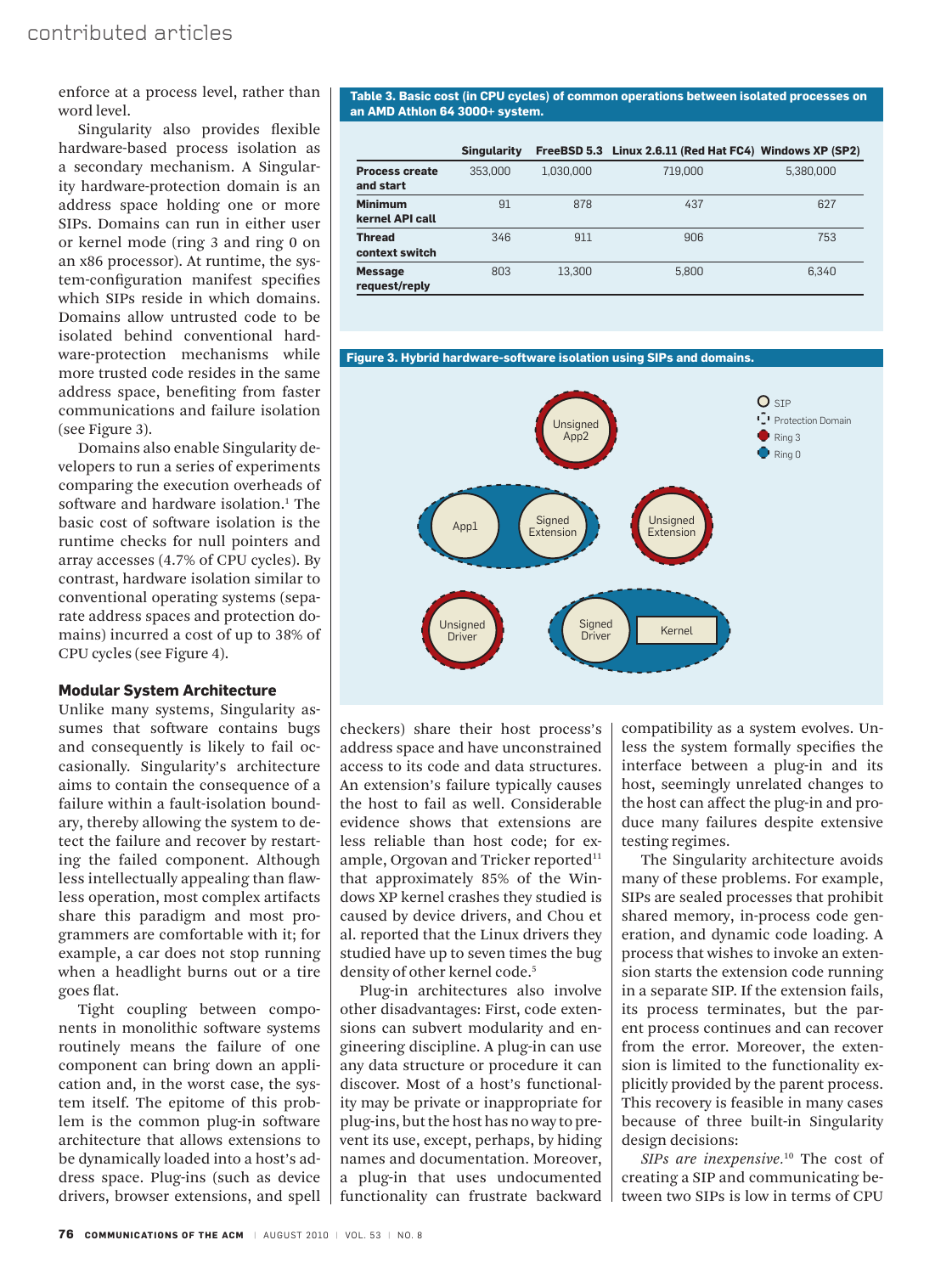cycles, thus reducing the overhead of this isolation mechanism and allowing it to be used at finer granularity than a conventional process. The high cost of processes on other systems encourages monolithic software architectures and plug-ins to extend system behavior. On Singularity, programmers are able to encapsulate small extensions to existing applications or to the system itself in their own separate SIPs. Table 3 summarizes the cost in terms of CPU cycles of a variety of systems for creating a process and communicating with the kernel and another process. These operations are far less costly on Singularity;

*SIPs do not share memory.* Data structures shared between two processes provide a simple, high-bandwidth communication mechanism requiring little forethought on the part of the host. However, when a process fails, the shared structure couples the failure to the other process, supporting the conservative assumption that the first process left the shared structure in an inconsistent state.<sup>7</sup> Shared memory further opens each process to spontaneous corruption of shared state at any time by an errant or malicious peer. By forbidding shared memory, Singularity ensures that process state is altered by only one process at a time; and

*Communication between SIPs passes through strongly typed channels.*<sup>6</sup> A channel is a pair of bounded message queues between two SIPs. A message is a structure consisting of scalar types (such as integers, float, and strings), arrays of structures, and pointers to other structures sent in the same send operation. Messages are allocated in a special area of memory—the Exchange Heap—with programs accessing it through a special  $\text{Sing}_{\#}$  type system that permits at most one outstanding reference to a data structure. When a SIP sends a message across a channel, it relinquishes ownership of the message and can no longer access

**Figure 4. Normalized execution time comparing the overhead cost of software and hardware process isolation mechanisms for a Web server running on Singularity. Our experiments ran on a 1.8GHz AMD Athlon 64 3000+ system, starting with a pure software-isolated version of Singularity, progressively adding hardware address-space protection.** 



**Figure 5. Message exchange across a channel; message ownership passes from Process 1 through a channel to Process 2.** 



it (see Figure 5). This semantic prevents SIPs from sharing the memory in a message while allowing for efficient communications, as code cannot distinguish communication in which a message is copied from communication in which a pointer to the message is passed among the SIPs. The receiving SIP should still validate message parameters but need not worry about their asynchronous modifications.

Each channel is annotated with a specification, or "contract," of the content of each message and the allowable sequence of messages. For example, the following code is part of the contract for a channel to Singularity's TCP service, defining the legal messages that can arrive at the service when a socket is connected:

**public contract** TcpSocketContract {

**...** 

```
state Connected : {
  Read? -> ReadResultPending;
  Write? -> WriteResultPending;
  GetLocalAddress? ->
  IPAddress! -> Connected;
  GetLocalPort? -> Port! ->
  Connected;
  DoneSending? -> ReceiveOnly;
  DoneReceiving? -> SendOnly;
  Close? -> Closed;
  Abort? -> Closed;
}
state ReadResultPending : {
  Data! -> Connected;
  NoMoreData! -> SendOnly;
  RemoteClose! -> Zombie;
...
}
```
If, for example, the service receives a Read message from a client, the contract transitions to the ReadResultPending state, where the service is expected to respond with a packet of data or a status or error indication. Singularity's compiler statically checks the code that sends and receives messages on a channel, ensuring it obeys the contract.

One objection to SIPs and channels is they make writing software more difficult than shared data structures and procedural APIs. Channel contracts clearly require forethought for designing and specifying an interface, which is a good thing. In practice,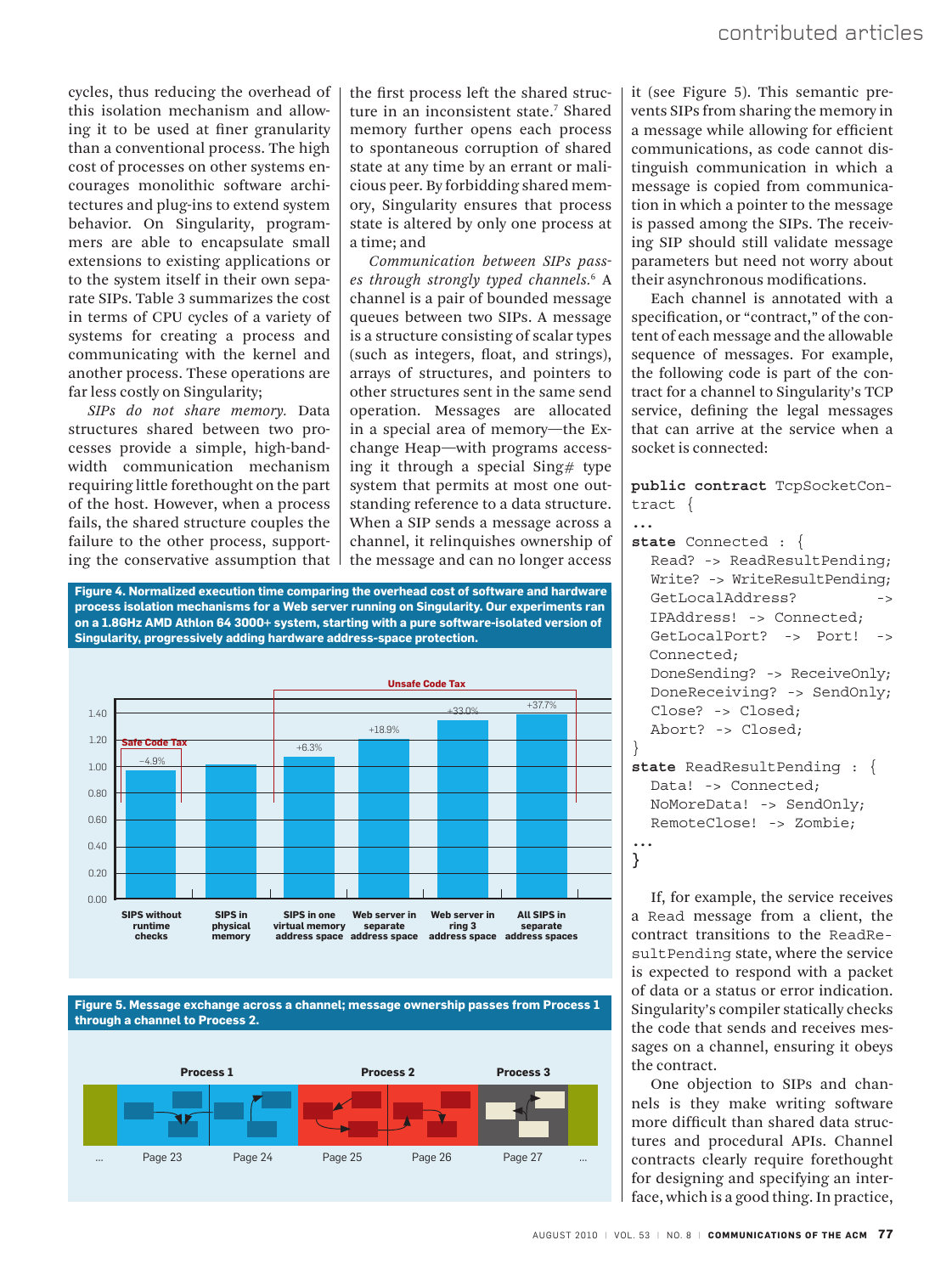programming language support for communications, explicit contracts, and compiler checking reduces the burden of this style of development. As an experiment, we removed one of the Bartok compiler's most complex components—its register allocator and ran it in a separate SIP. It shared code for 156 classes with the rest of the compiler, running every time a function is compiled. Because its interface originated in a shared address space, it passes a large amount of data—50KB– 1.5MB—at every invocation, much of which is the same across allocator invocations (such as the machine description). Nevertheless, we were able to run the allocator in a separate SIP by changing 508 lines of code (0.25% of the compiler), and the modified compiler ran only 11% slower while compiling the Singularity kernel. Designing the interface to the allocator appropriately in the first place could reduce the communications cost and overhead penalty. Still, the experiment shows the practicality of partitioning even a complex interface so it works across channels.

### **Self-Describing Systems**

For the past 10 years, software-development tools based on formal methods have become increasingly sophisticated and available<sup>8</sup> for comparing a specification of the intended behavior of a system component against the component's actual code, pointing out discrepancies between the behaviors. Such tools, including SLAM<sup>2</sup> and Boogie,<sup>3</sup> generally check the behavior of procedure and method boundaries. While the proper use of these interfaces is central to writing correct software—and strongly supported by Singularity, including language support for the Boogie verification system systems provide many other abstractions. The correctness of a system depends on them, as well as on low-level interfaces.

Singularity follows this paradigm of specification and checking at many different levels of system structure, including for purposes other than staticdefect detection. Channel contracts, described earlier, capture the behavior of Singularity's primary communication mechanism. Another example of high-level specification is device-driver **Unlike in other systems, processes in Singularity are software-isolated processes, or SIPs, that rely on language safety, not hardware mechanisms, to isolate system software components from one another.** 

manifests.12 A Singularity device driver specifies the underlying hardware resources (such as memory mapped I/O registers) it can access.

Depending on hardware support, Singularity may corroborate only a subset of this information, but it uses the declared information in the following ways to ensure correct system configuration:

*Look for conflicting claims.* When a driver is loaded, Singularity looks for conflicting claims on hardware resources. If a new driver uses the same I/O registers as an existing driver, then Singularity avoids a conflict by refusing to load the new driver; and

*Incorporate declared resources.* If the system detects no conflicts, then Singularity incorporates its declared resources into the system manifest used to configure the boot process. When starting up, the Singularity kernel starts each device driver in its own SIP. It also creates in-process I/O objects for accessing the I/O registers and interrupt lines used by the driver. These pre-populated I/O objects simplify driver access to hardware while simultaneously providing low-cost access to hardware resources with language safety.

Singularity demonstrates that lightweight specifications are valuable if closely connected to the underlying system and offers a value greater than the additional burden they impose. Specifications may be closely tied to the actual code. Documentation grows stale in the absence of systematic tools to detect discrepancies between a description and the related code. On the other hand, specifications that drive tools remain closely linked to code and must meet only the lower bar of providing sufficient utility to justify learning a new language and unfamiliar tools.

### **Discussion**

The Singularity project is first and foremost an experiment in building from scratch a nontrivial system (approximately 250KLOC) using a safe language. Much of what we have learned may be of value in other systems, and many ideas have been transferred into Microsoft products. Benefits include SIPs for encapsulating program components, configuration of system components by manifest,